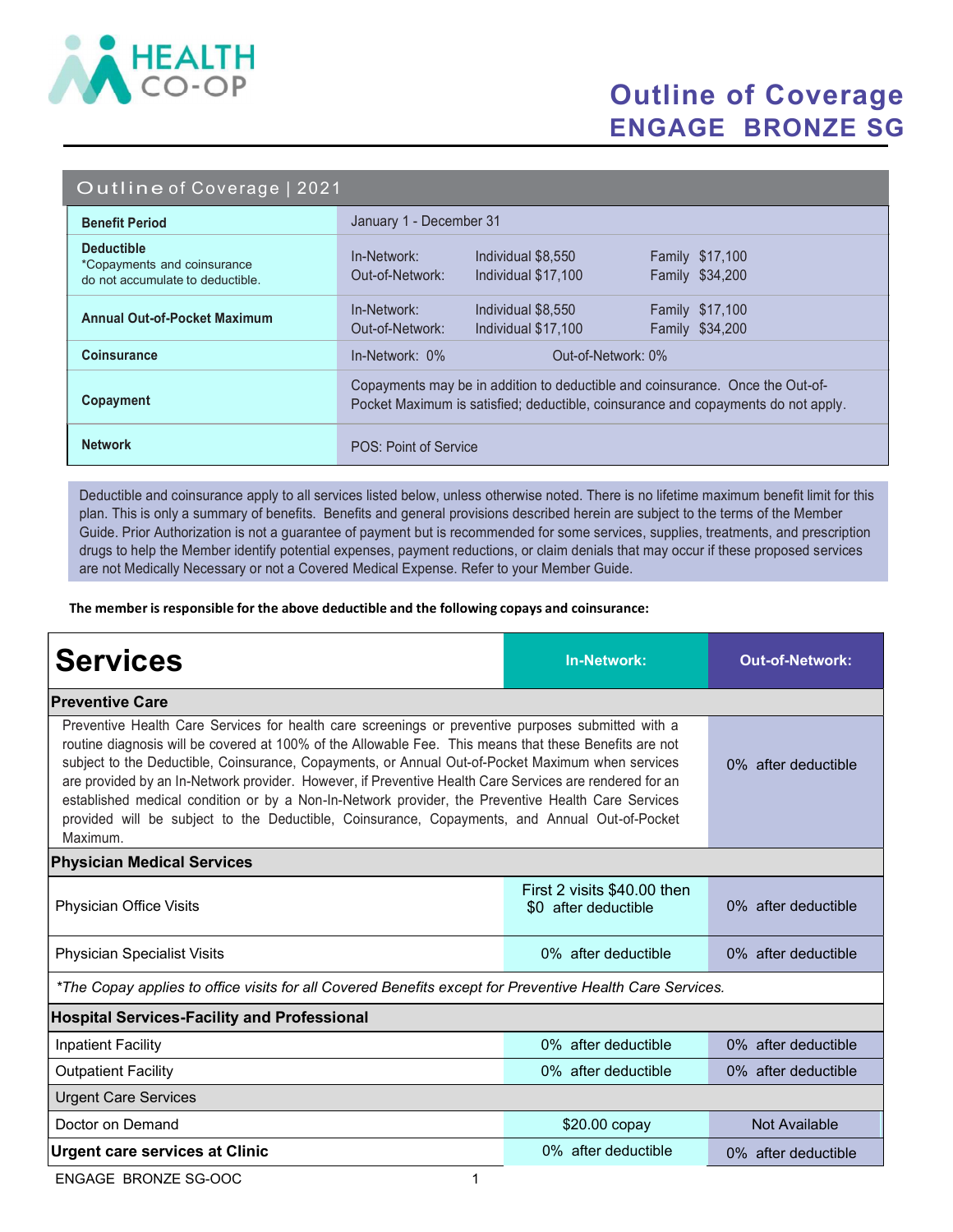| <b>Services</b>                                                                                                                                                                                                                 | In-Network:                                                                   | <b>Out-of-Network:</b> |  |  |  |
|---------------------------------------------------------------------------------------------------------------------------------------------------------------------------------------------------------------------------------|-------------------------------------------------------------------------------|------------------------|--|--|--|
| <b>Emergency Room Services</b>                                                                                                                                                                                                  |                                                                               |                        |  |  |  |
| Emergency room visits                                                                                                                                                                                                           | 0% after deductible                                                           | 0% after deductible    |  |  |  |
| <b>Prescription Drugs Benefit</b>                                                                                                                                                                                               |                                                                               |                        |  |  |  |
| <b>Retail Pharmacy Benefit (30-day supply)</b>                                                                                                                                                                                  |                                                                               |                        |  |  |  |
| Preferred Generic Drugs (Tier 1)                                                                                                                                                                                                | \$15.00 copay                                                                 | 0% after deductible    |  |  |  |
| Non-Preferred Generic & Preferred Brand Drugs (Tier 2)                                                                                                                                                                          | 0% after deductible                                                           | 0% after deductible    |  |  |  |
| Non-Preferred Brand Drugs (Tier 3)                                                                                                                                                                                              | 0% after deductible                                                           | 0% after deductible    |  |  |  |
| Specialty Drugs (Tier 4)                                                                                                                                                                                                        | 0% after deductible                                                           | 0% after deductible    |  |  |  |
| If you choose a higher Tier drug when a lower Tier drug is available, you must pay an ancillary charge in addition to the<br>deductible and/or coinsurance, as applicable.                                                      |                                                                               |                        |  |  |  |
| Mail Order Maintenance (90-day supply)                                                                                                                                                                                          |                                                                               |                        |  |  |  |
| Preferred Generic Drugs (Tier 1)                                                                                                                                                                                                | \$30.00 copay                                                                 | 0% after deductible    |  |  |  |
| Non-Preferred Generic & Preferred Brand Drugs (Tier 2)                                                                                                                                                                          | 0% after deductible                                                           | 0% after deductible    |  |  |  |
| Non-Preferred Brand Drugs (Tier 3)                                                                                                                                                                                              | 0% after deductible                                                           | 0% after deductible    |  |  |  |
| Specialty Drugs (Tier 4)<br>(31 Day Supply Only)                                                                                                                                                                                | Not Available                                                                 | Not Available          |  |  |  |
| If you choose a higher Tier drug when a lower Tier drug is available, you must pay an ancillary charge in addition to the<br>deductible and/or coinsurance, as applicable.<br><b>Mental Health/Chemical Dependency Services</b> |                                                                               |                        |  |  |  |
| Inpatient/other Outpatient Facility Services                                                                                                                                                                                    | 0% after deductible                                                           | 0% after deductible    |  |  |  |
| <b>Office Visit</b>                                                                                                                                                                                                             | 0% after deductible                                                           | 0% after deductible    |  |  |  |
| Other Covered Services (This is not a complete list. Check your policy or plan document for other covered services<br>and your costs for these services.)                                                                       |                                                                               |                        |  |  |  |
| <b>Centers of Excellence (When approved by MOUNTAIN</b><br><b>HEALTH CO-OP)</b>                                                                                                                                                 | 0%                                                                            | Not available          |  |  |  |
| Chiropractic Care-Maximum Number of Office Visits per Calendar<br>Year - 20 visits                                                                                                                                              | 0% after deductible                                                           | 0% after deductible    |  |  |  |
| <b>Convalescent Home Services</b><br>Maximum Number of Days per Calendar Year-60 days                                                                                                                                           | 0% after deductible                                                           | 0% after deductible    |  |  |  |
| Durable Medical Equipment<br>Rental (up to the purchase price), Purchase and Repair and<br>Replacement of Durable Medical Equipment.                                                                                            | 0% after deductible                                                           | 0% after deductible    |  |  |  |
| <b>Laboratory Services</b>                                                                                                                                                                                                      | 0% after deductible                                                           | 0% after deductible    |  |  |  |
| <b>Transplant Services</b>                                                                                                                                                                                                      | 0% after deductible                                                           | 0% after deductible    |  |  |  |
| Dental Exam, Cleaning, Fluoride                                                                                                                                                                                                 | \$100 reimbursement to apply to exam, cleaning and<br>fluoride once per year. |                        |  |  |  |
| Vision Exam                                                                                                                                                                                                                     | \$60 reimbursement to apply to one routine exam per year.                     |                        |  |  |  |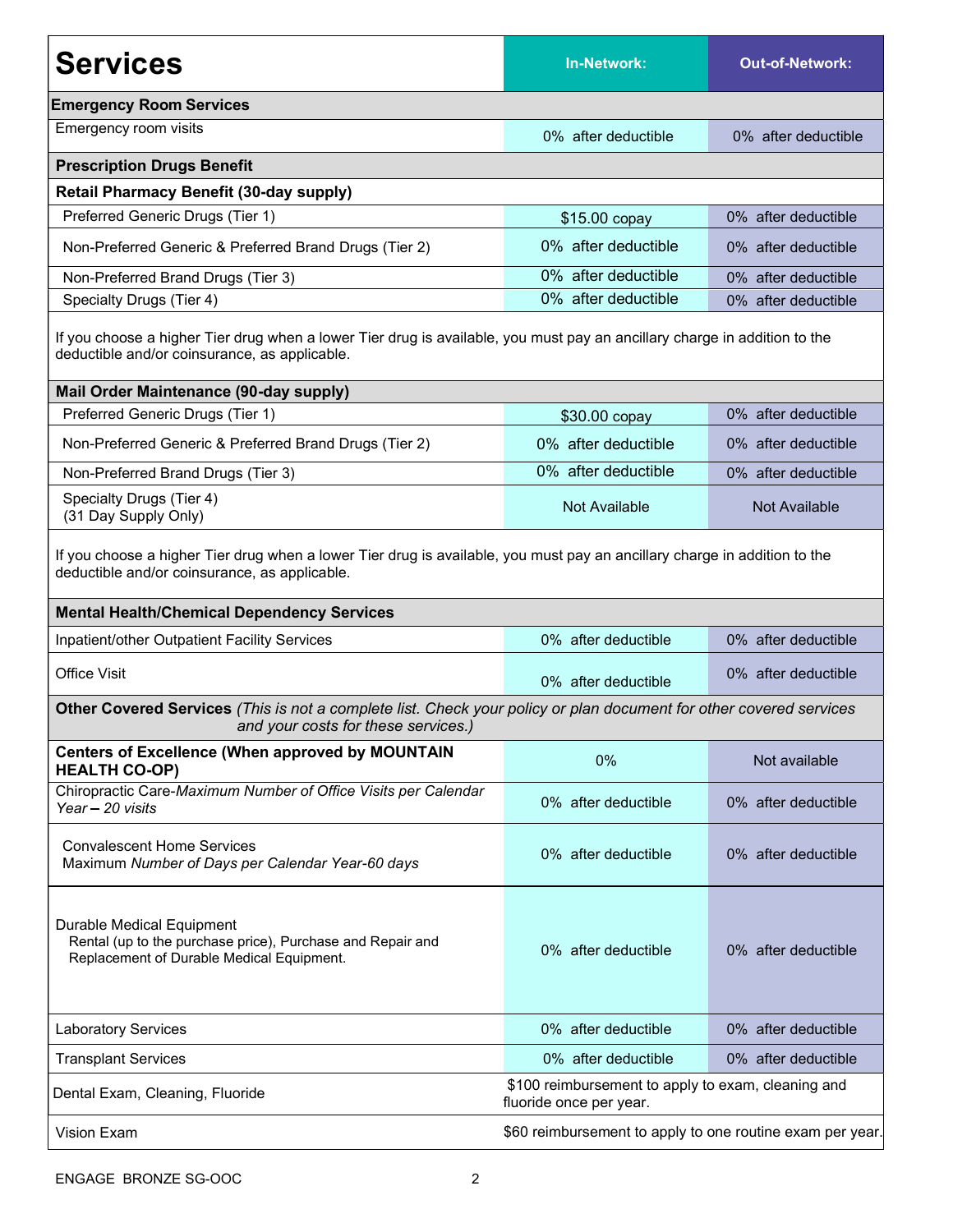This is a brief summary of benefits. Refer to your complete policy document for additional information or a further explanation of benefits, limitations, and exclusions.

# Additional Information

#### What is the annual deductible?

Your plan's deductible is the fixed dollar amount of Covered Medical Expenses that you must incur for certain Covered Benefits before MOUNTAIN HEALTH CO-OPbegins paying benefits for them. The Deductible must be satisfied each Calendar Year by each Covered Person, except as provided under "Family Deductible Limit" provision. The Deductible is shown in the Schedule of Benefits. Only the Allowable Fee for Covered Medical Expenses is applied to the Deductible. The following do not apply towards satisfaction of the Deductible: (1) services, treatments or supplies that are not covered under this Policy; and (2) amounts billed by Out-of-Network Providers, which include the Out-of-Network Provider Differential.

#### What is the annual out-of-pocket maximum?

The Annual Out-of-Pocket Maximum is the maximum amount that the Covered Person must pay every Calendar Year for Covered Medical Expenses incurred for Covered Benefits. The Annual Out-of-Pocket Maximum is shown in the Schedule of Benefits. It applies to all Covered Benefits except the Preventive Health Care Services Benefit.

The Annual Out-of-Pocket Maximum includes the following:

- 1. Calendar Year Deductible;
- 2. Copayments; and
- 3. Coinsurance.

When the Annual Out-of-Pocket Maximum is satisfied in the Calendar Year, we will then pay 100% of Covered Medical Expenses incurred for Covered Benefits for the remainder of that Calendar Year. The Annual Out-of-Pocket Maximum must be satisfied each Calendar Year.

The exception to this is in regard to out-of-network charges. The amount the plan pays for covered services is based on the allowed amount. If an out-of-network provider charges more than the allowed amount, you may have to pay the difference. For example, if an out-of-network hospital charges \$1,500 for an overnight stay and the allowed amount is \$1,000, you may have to pay the \$500 difference which does not apply to the deductible, coinsurance, or Out of Pocket Maximum. (This is called balance billing.)

#### Payments to providers

Payment to providers is based on the prevailing or contracted Mountain Health CO-OP fee allowance for covered services. Although In-Network Providers accept the fee allowance as payment in full, You will pay the most if you use an out-ofnetwork provider, and you might receive a bill from a provider for the difference between the provider's charge and what your plan pays (balance billing). Be aware, your network provider might use an out-of-network provider for some services (such as lab work). Check with your provider before you get services.

### Preauthorization

.

Coverage of certain medical services and surgical procedures requires a benefit determination by Mountain Health CO-OP before the services are performed. This process is called 'preauthorization'. Preauthorization is necessary to determine if certain services and supplies are covered under this plan, and if you meet the plan's eligibility requirements. You'll find the most current preauthorization list in your complete policy document.

#### The Patient's right to know the costs of medical procedures.

The insured, or the insured's agent, may request an estimate of the member's portion of provider charges for any service or course of treatment that exceeds \$500. Mountain Health CO-OP shall make a good faith effort to provide accurate information based on cost estimates and procedure codes obtained by the insured from the insured's health care provider. The estimate may be provided in writing or electronically. It is not a binding contract between Mountain Health CO-OP and the member, and is not a guarantee that the estimated amount will be the charged amount, or that it will include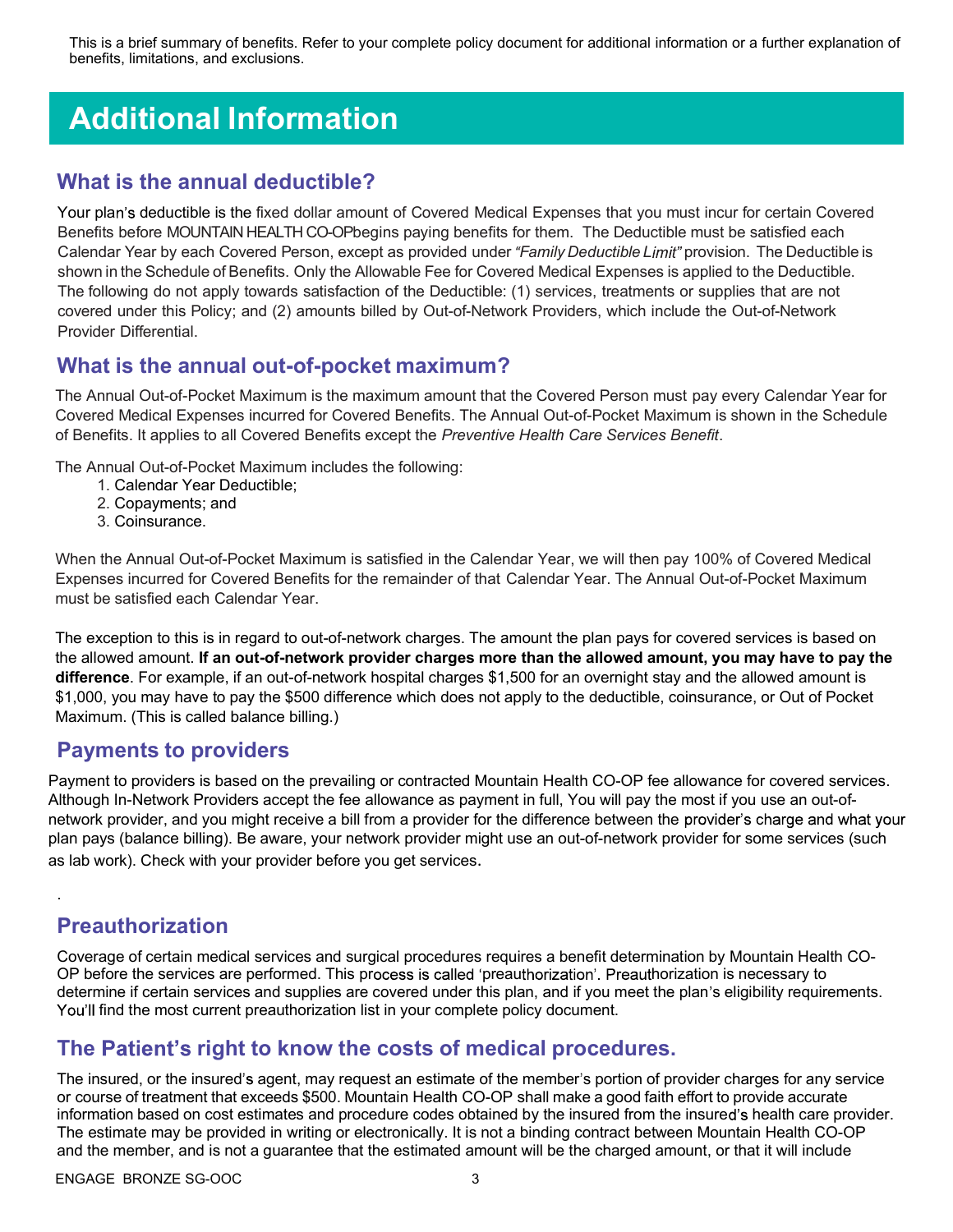## Provider Networks

Organization (PPO) (In-Network) - An innovative health care partnership developed by Mountain Health CO-OP and our Preferred Hospital Providers to offer health care services to Members at lower premiums. This network is composed of hospitals or surgery centers across the state that accept lower payments for each hospital or surgery center service or inpatient stay.

Participating Providers accept the MOUNTAIN HEALTH CO-OP allowable fee, in addition to the deductible, coinsurance and copayment, as payment in full for covered services. These providers will submit claims for you, and Mountain Health CO-OP will pay the participating provider directly. There is no billing to you over your deductible, coinsurance and copayment.

Nonparticipating Provider (Out-of-Network) - Nonparticipating Providers have not contracted with MOUNTAIN HEALTH CO-OP to provide services at negotiated rates, and your out of pocket expenses can be significantly higher. Nonparticipating providers are under no obligation to submit claims for you. You may receive payment for claims received from a nonparticipating provider.

If a Primary Care Provider (PCP), Primary Care Provider Specialist (PCPS), Common Specialty Care Provider (CSCP) or a Less Common Sub-Specialty Care Provider (LCSP) is not located within 60 miles, the member can go outside of the 60 miles to a network Provider (an authorization may be required.) Mountain Health CO-OP will pay as participating and the member may be balanced billed. If the member sees a provider outside of that 60 miles and the provider is not in network the benefits will go towards the out-of-network deductible and out-of-pocket maximum.

Out-of-network emergency room services to treat an emergency medical condition are reimbursed as if obtained innetwork, if an in-network emergency room cannot be reasonably reached. An emergency medical condition means a medical condition manifesting itself by acute symptoms of sufficient severity (including severe pain) so that a prudent layperson, who possesses an average knowledge of health and medicine, could reasonably expect the absence of immediate medical attention to result in a condition that places the health of the individual in serious jeopardy, would result in serious impairment to bodily functions, or serious dysfunction of any bodily organ or part; or with respect to a pregnant woman having contractions, that there is inadequate time to safely transfer the woman to another hospital for delivery or that a transfer may pose a threat to the health or safety of the woman or the fetus.

Finding Participating Providers–To locate Participating Providers and PPO hospitals and surgery centers in Montana check our on-line provider directory at www.Mountain Health CO-OP.coop/provider-finder/ or contact Customer Service at 1-855-447-2900. Be sure to have your health plan identification number available when you call.